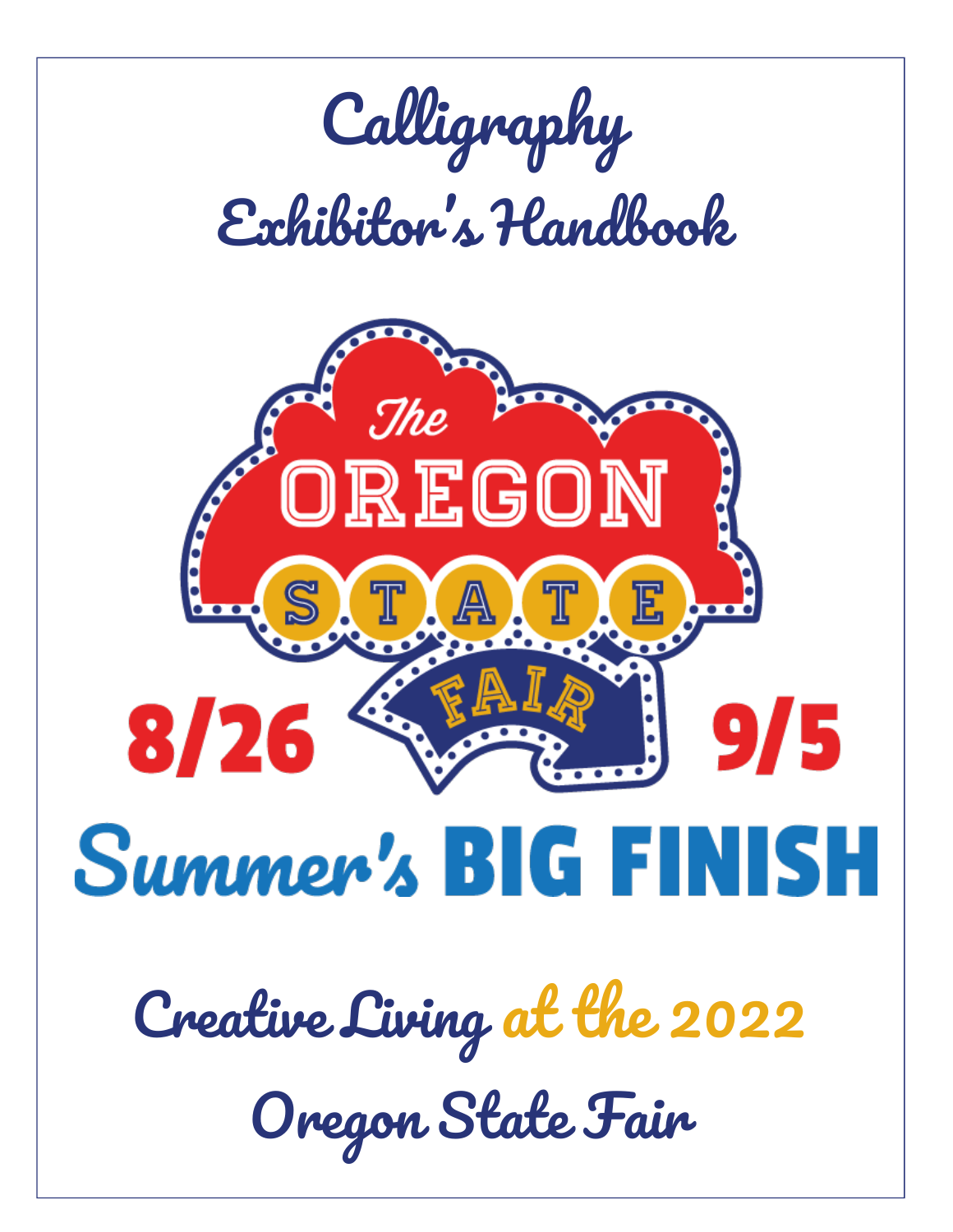# **Calligraphy**

#### **New Location for Calligraphy and Visual Arts**

Visual Arts will be in Cascade Hall this year. Entries for Calligraphy will be delivered to Cascade Hall and displayed there during Fair.

This Calligraphy exhibition showcases the artwork of professionals and amateurs alike in the State of Oregon.

Each category provides an opportunity to acknowledge the professional and likewise encourages developing calligraphers who are pursuing high standards in their work, providing them with an opportunity to display their art.

We especially encourage entries in the Oregon Award exhibit.



**It is important that exhibitors read and be familiar with the General Rules as well as the Competition Rules in this Handbook.** 

> **For help or questions contact: Oregon State Fair Creative Living Office 971-701-6571 or email [creativeliving@oregonstatefair.org](mailto:creativeliving@oregonstatefair.org) [www.oregonstatefair.org](http://www.oregonstatefair.org/)**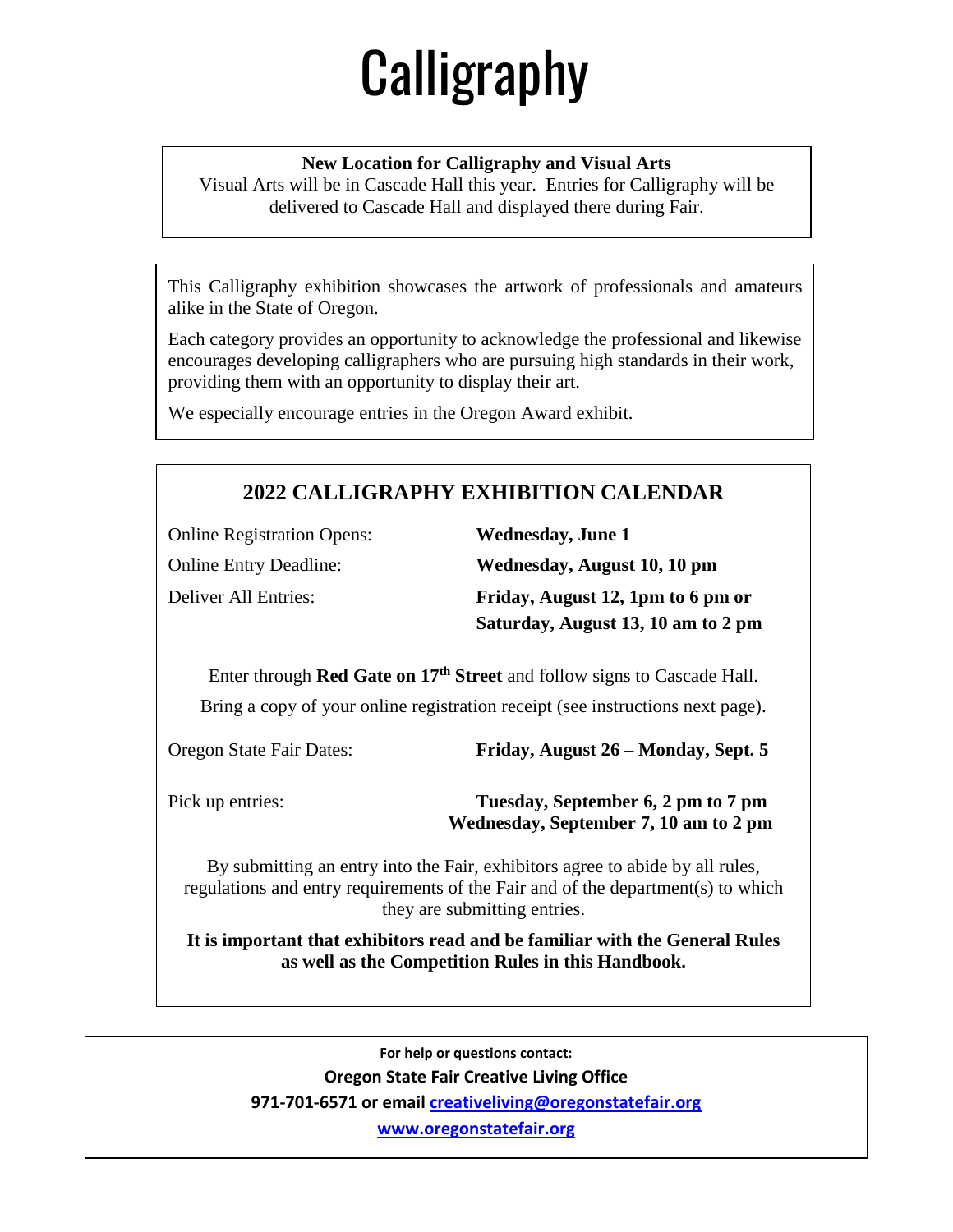The Oregon State Fair uses Showorks, an online entry program that is an industry standard. This user-friendly program can be trusted to accurately enter you into our competitions and allows for efficient communications via email.

Names, addresses, titles, etc. will be used **exactly as entered** for title tags and payment of awards. Pay attention to accuracy and enter information as you would like it displayed.

#### **ONLINE ENTRY AND REGISTRATION INSTRUCTIONS ONLINE ENTRY OPENS JUNE 1, 2022**

Read the complete rules, division descriptions and entry information in this Handbook **BEFORE** going to online Registration.

**1.** Then go to **[https://oregonva.fairwire.com](https://oregonva.fairwire.com/)**

- **2.** Click **Register** or **Sign In** (for return visits).
	- Register using your First and Last Name and create a password (write password down).
	- Fill in requested information, including email. Click **Continue**.
	- Select **Department** ex.: Calligraphy
	- Select a **Division** ex.: Intermediate/Advanced Adult Division 115
	- Fill in all information for Division(s) you are entering, including brief description if needed.
- **3.** When all your information is complete, click Add Entry to Cart and follow instructions to check out. (NOTE: If you think you may want to modify your entries, you may save your current session and check out at a later session. Be sure to Check Out before the closing date listed for your department; entries are not submitted to the Fair office until the check out process is complete.)
- **4.** Fill in "yes" at the statement to agree to all the terms and conditions of entry as defined in this Handbook.
- **5.** Click Submit.
- **6.** Please print **and** bring a copy of your detailed online entry receipt with your entries when you bring them to the Fair.

Please contact us with any questions. 971-701-6571 or email [creativeliving@oregonstatefair.org](mailto:creativeliving@oregonstatefair.org)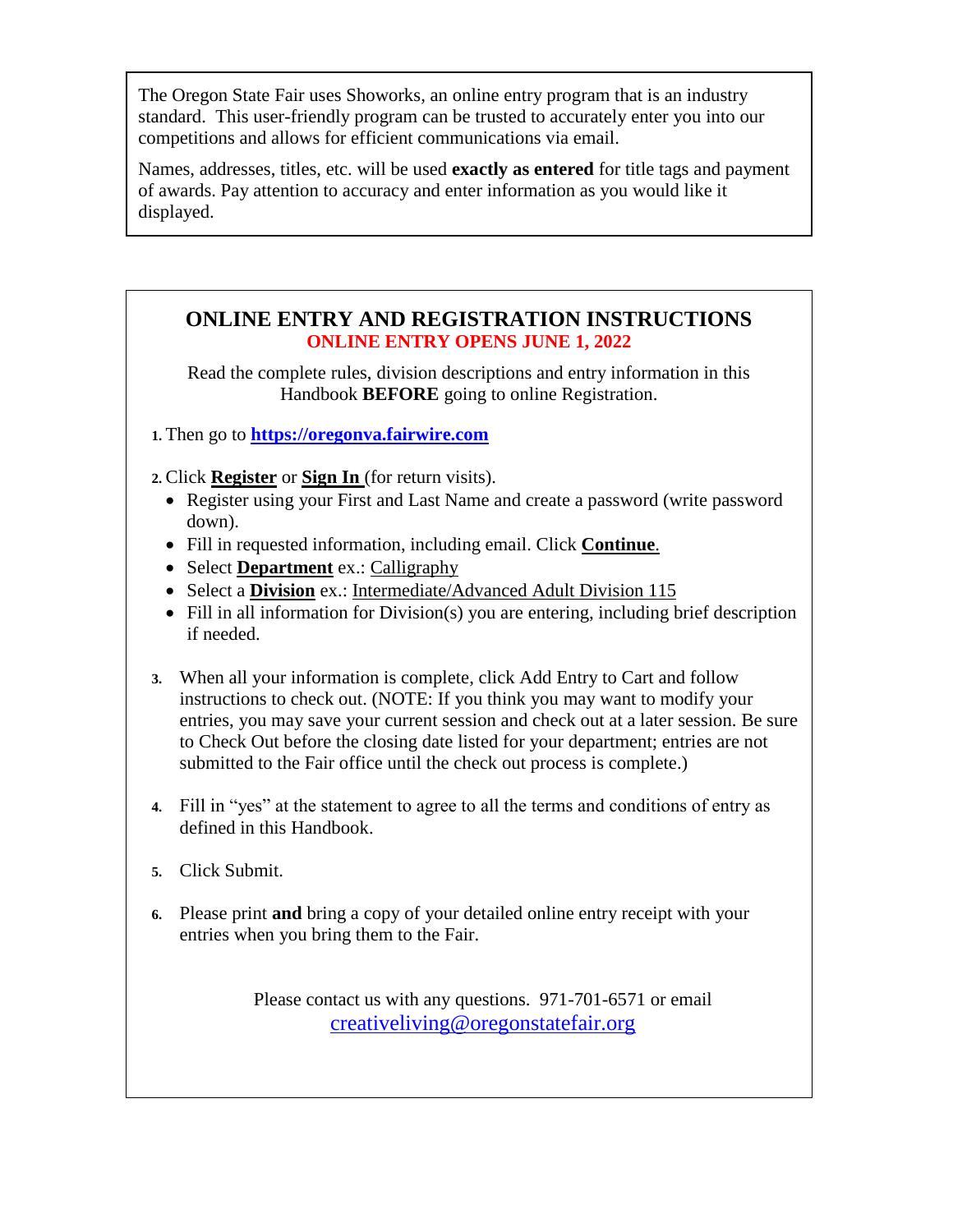## GENERAL RULES

- **1.** Oregon State Fair (OSF) competitions are open to residents of Oregon only. Entries do not need to be entered or have won at a county fair to be eligible for any competition.
- **2.** All articles must be the handiwork of the exhibitor and not been previously exhibited at the Oregon State Fair.
- **3.** Online entries must be submitted by the date indicated within each Department Handbook. Paper applications will not be accepted. Information must be accurate and complete. Walk-in entries may be accepted during intake days on a limited basis.
- **4.** Entries must be delivered and removed only during the scheduled times. Any exception shall be at the discretion of OSF staff.
- **5.** Entries will receive a claim check upon delivery. Exhibitor must present claim check or valid Oregon ID when picking up entries.
- **6.** Some competitions require an entry fee. See specific departments for fee and processing information.
- **7.** OSF staff or a judge may disqualify or transfer any exhibit which is not a true representation of the class in which it is entered or if rules are not followed.
- **8.** Judging is closed to the public unless otherwise noted. Every reasonable effort is made to secure highly qualified judges with expertise in their field.
- **9.** Entries by OSF staff or judges are prohibited in the department in which they are working. They may enter other departments.
- **10.** Ribbons and/or prizes will be awarded as warranted. All judges' results are final. Results cannot be provided over the phone but will be posted online when available. (www.oregonstatefair.org)
- **11.** Protests may be submitted to the Creative Living office accompanied by a deposit of \$25 which will be forfeited if the protest is not sustained. Protests must plainly state the cause of the complaint or appeal and submitted within 24 hours of the action.
- **12.** Ribbons and scorecards (as available) are provided with return of entries after Fair. See specific departments for return days.
- **13.** OSF is authorized to use any and all photographs, video and or digital images related to the entry for promotional purposes.
- **14.** Exhibitors shall indemnify OSF from and against all claims for damage to persons or property caused by them or their exhibits.
- **15.** OSF will take reasonable precautions to ensure safety of exhibits while on the fairgrounds, but will not be responsible for loss, damage, theft or injury of any kind to exhibits or exhibitors, unless the loss or damage is due to the negligence of OSF staff and volunteers.
- **16.** Exhibitors found in violation of rules, or to be in practices unethical or adverse to OSF, shall be penalized by forfeiture of awards and/or privileges, and removed from the exhibit.
- **17.** Items not picked up by final return days of each department are forfeited by exhibitor.

The Oregon State Fair reserves the final and absolute right to interpret any and all terms, conditions, rules and regulations contained in any and all parts of Department Handbooks and to settle and determine all matters, questions or differences in regard thereto, or otherwise arising out of, connected with or incidental to the Oregon State Fair. OSF further reserves the right to determine unforeseen matters not covered by General or Competition Rules, and to withdraw award offerings in all Competitions should any emergency exist and circumstances demand.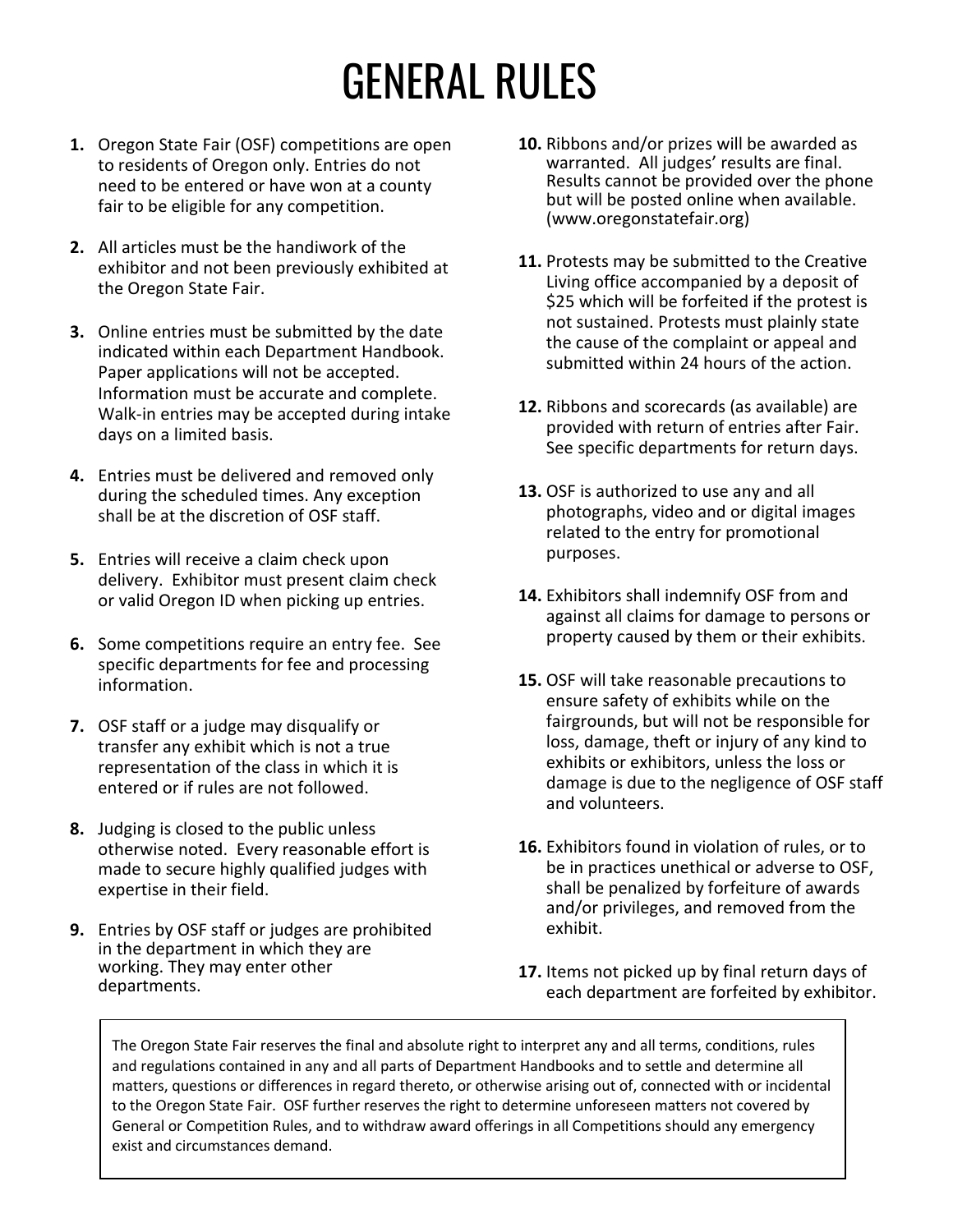## COMPETITION RULES

These rules apply specifically to Calligraphy preparation in addition to the General Rules:

- 1. All General Rules apply. Your submission indicates you have read and agree to abide by the General Rules of this competition.
- 2. All entrants must be residents of Oregon.
- 3. There is **a non-refundable entry fee** for Divisions 115, 116, and 118 which is paid during the online registration process. There is no entry fee for the Student Division 117.
- 4. All entries must be delivered and picked up according to entry schedule. Entries that are mailed must be received in the State Fair office no later than Friday, August 12 by 4:00 pm. Return postage and packaging must be provided.
- 5. All work must be original and may not include elements produced by anyone else, with the exception of collage materials, and must have been completed within 2 years prior to this year's state fair. (i.e., 2020, 2021). No commercial or trademarked images may be used.
- 6. By virtue of submission, the entrant certifies the work as their own and grants permission to reproduce any artwork for publicity purposes, with credit given.
- 7. Exhibitors may enter **one** Division only (i.e., Intermediate/Advanced Adult Division OR Beginner/Novice Adult Division), or Student Division **and one in The Oregon Award.**
- 8. Hand Lettered entries only. Digitially enhanced entries are no longer eligible for this exhibit.
- 9. Calligraphy previously exhibited in the Oregon State Fair (or essentially the same) is ineligible.
- 10. Judging is done from original artwork. Judges may transfer any artwork which is not a true representation of the division in which it is entered.
- 11. Entries will be displayed as space allows. If an entry is not accepted for display exhibitor will be notified.
- 12. All entries must be presented in accordance with presentation standards of the medium: Suitably framed, matted and wired. No saw tooth hangers. See diagram 2 pages down.
- 13. Artwork must be properly labeled with artist's name, phone number, title of work, division and class entered, and sale price (if for sale) on a 3" x 5" card securely fastened to the back of the artwork. See sample.
- 14. Incomplete entries (lacking information on back or nonpayment of entry fee) will not be accepted.
- 15. Artwork may be offered for sale during the eleven days of Fair. Include your asking price (rounded to the nearest whole dollar) or mark NFS (not for sale) during the online entry process. Sold artwork will remain on display for the entire Fair, then provided to the purchaser after Fair. OSF will retain a 30% commission, and the artist's portion of the sale (70%) will be mailed within 30 days of the close of the Fair.
- 16. Although every precaution will be made to safeguard the artwork, the Oregon State Fair will not be responsible for theft, damage (including breakage) or loss of entries. Each artist acknowledges that their artwork will be displayed in public and there is no guarantee or assurances of any kind for the protection of the artwork.

### **~ For your convenience ~**

You may be able to deliver your artwork without coming to the Fairgrounds. Ambassadors in key locations around the state are available to provide drop off and pick up locations. Follow this link to the Capital Calligraphers website [www.capitalcalligraphers.org/statefair.html.](http://www.capitalcalligraphers.org/statefair.html)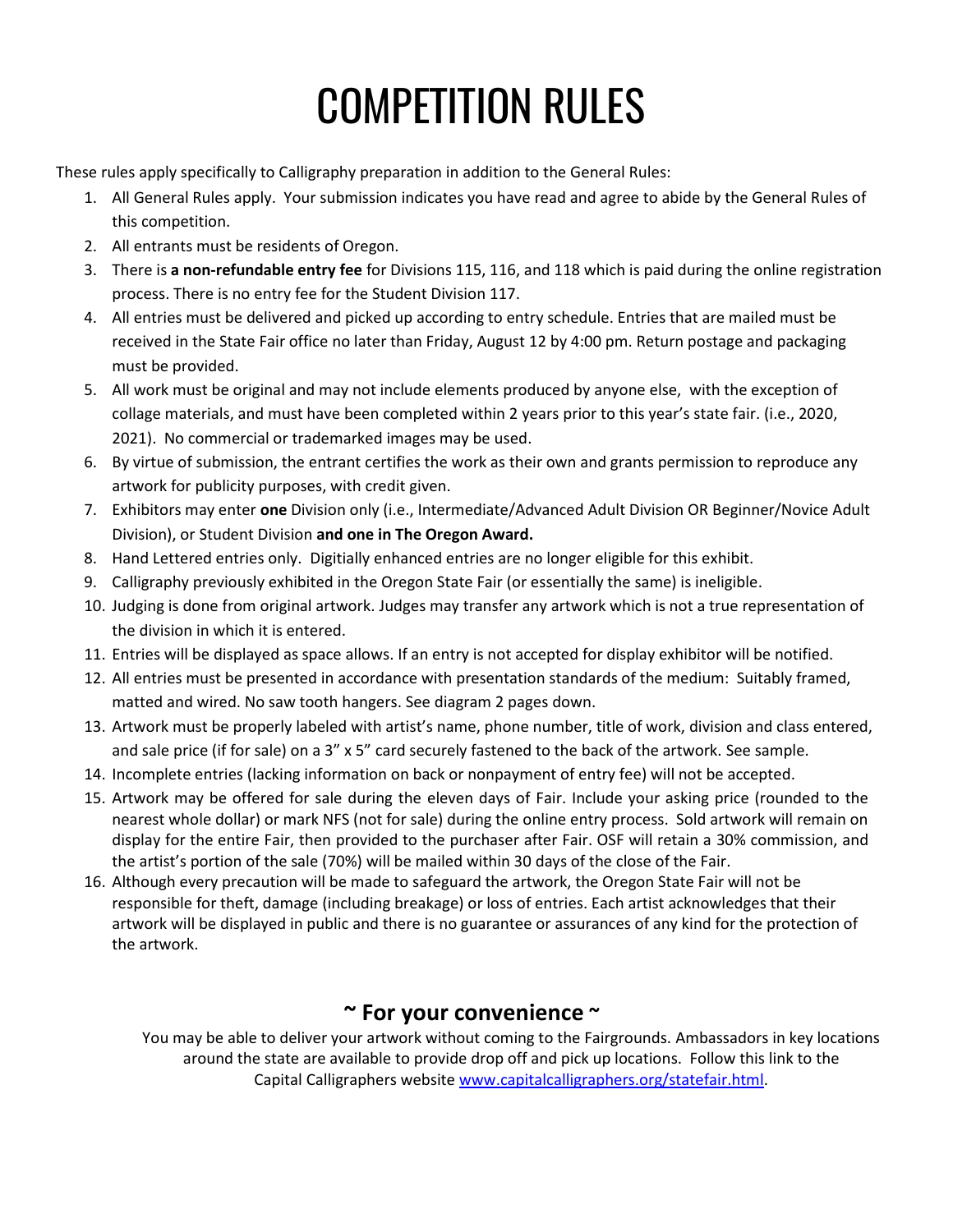## CALLIGRAPHY DIVISIONS

#### **INTERMEDIATE/ADVANCED ADULT DIVISION 115**

#### **Cash awards to First Place; Second, and Third Place**

\$5.00 per entry (limit: 2 entries)

Participants in the Intermediate/Advanced Adult Division are skilled in the art of calligraphy with a minimum of 5 years of experience. Proficiency in more than one lettering style and ability to use a variety of tools and media is required.

#### **BEGINNER/NOVICE ADULT DIVISION 116**

#### **Cash awards to First Place; Second, and Third Place**

\$3.00 per entry (limit: 2 entries)

Participants in the Beginner/Novice Adult Division are skilled in the art of calligraphy with 1-4 years of experience.

#### **STUDENT DIVISION 117 –** Ages 18 and under

No Entry Fee (limit: 1 entry)

**SPECIAL EXHIBITION OREGON AWARD - DIVISION 118** Calligraphy that clearly represents Oregon \$5.00 entry fee (limit: 1 entry)



Celebrate Oregon! The Oregon Award entry must clearly represent Oregon. For example, highlight a quote or phrase about Oregon, or by an Oregonian. Consider subjects such as history, culture, landmarks, and commodities. Write a brief description during registration to explain why it is eligible for this special exhibit. Calligraphy artwork will be assessed during intake and not accepted if criteria is not met. No commercial or trademarked images may be used.



In this Department, ribbons may be awarded as merited for the following categories:

Best of Show  $1^{st}$ ,  $2^{nd}$ ,  $3^{rd}$  for each Division Honorable Mention

Oregon Award All judges' decisions are final.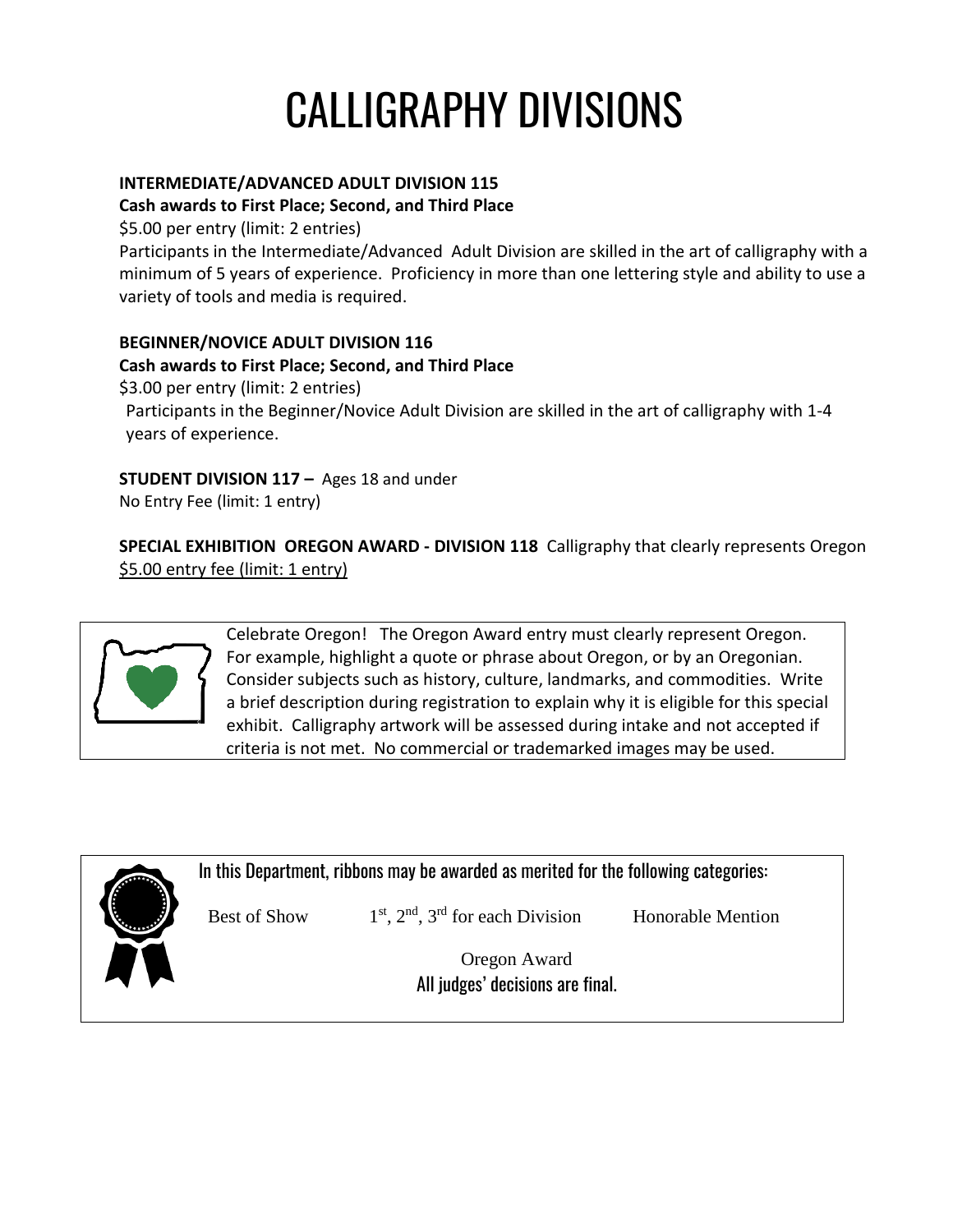## HANGING INSTRUCTIONS

### **Hanging Diagram with detailed illustrations for all Calligraphy Entries:**



#### **EXHIBITION STANDARDS**

### **SAMPLE 3 x 5 Card:**

 Name: Joan Smith Phone: 503-555-1212 Title: Landscape #2 Medium: Watercolor Division: 115 Class: 1150 Sale Price: NFS